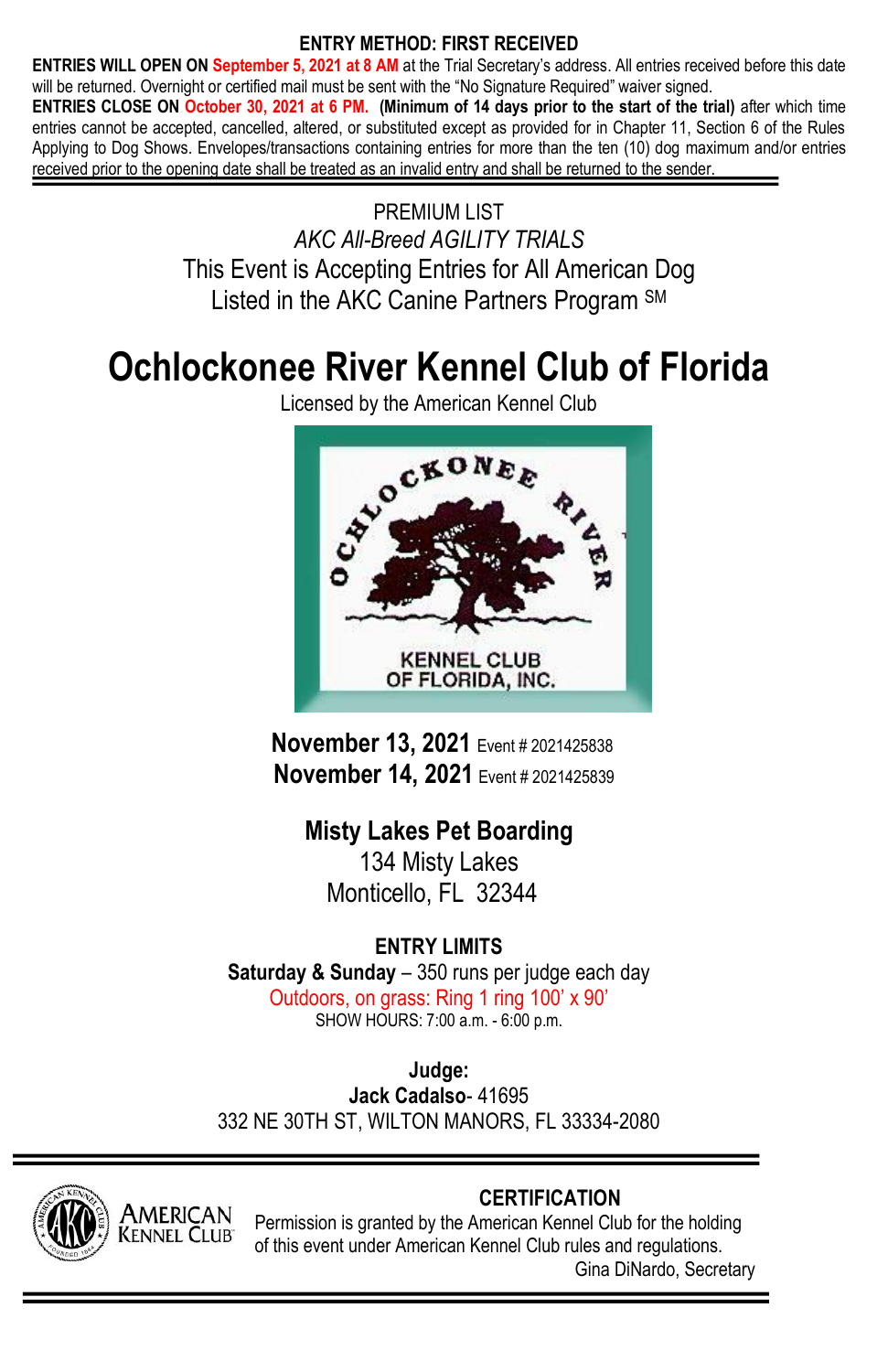# **OFFICERS OF THE OCHLOCKONEE RIVER KENNEL CLUB OF FLORIDA**

| Secretary3846 Pine Walk Dr, Tallahassee, FL 32312 Susan Bowden |  |
|----------------------------------------------------------------|--|
|                                                                |  |

### **BOARD OF DIRECTORS**

Babette Ferris, Leah James, Susan Bowden, Roxann Campbell, Diana Ramsdell, Emily Coggeshall, Katrina Huffmaster, Ellyn Hutson

| <b>TRIAL CHAIRPERSON</b>   | <b>TRIAL SECRETARY</b> |
|----------------------------|------------------------|
| <b>Lindsey Williams</b>    | Winona Leard           |
| 1973 Huckabee Road         | 61 Hillside Ln         |
| Tallahassee FL 32311       | Mobile AL, 36608       |
| 850-225-7580               | 251-604-3100           |
| I.e.williams0426@gmail.com | nonaleard@comcast.net  |

#### **EVENT COMMITTEE**

Lindsey Williams, Tiffany Santner, Emily Coggeshall, Rachel Greene, Becky Beatty

# **JUDGES AND ASSIGNMENTS**

**Jack Cadalso**- 41695 332 NE 30TH ST, WILTON MANORS, FL 33334-2080

SATURDAY and SUNDAY - T2B, All (Novice, Open, Excellent, Master) Regular and Preferred Standard, and JWW

# **VETERINARIAN ON CALL (OR IN ATTENDANCE)**

Northwood Animal Hospital, 1881 N. Martin Luther King Blvd., Suite B Daytime: (850) 385-8181, After hours emergency: (850) 385-7387

Exhibitors should follow their veterinarian's recommendations to assure their dogs are free of internal and external parasites, any communicable diseases, and have appropriate vaccinations.

# **EMERGENCY SERVICES**

Fire/Ambulance/Police **911**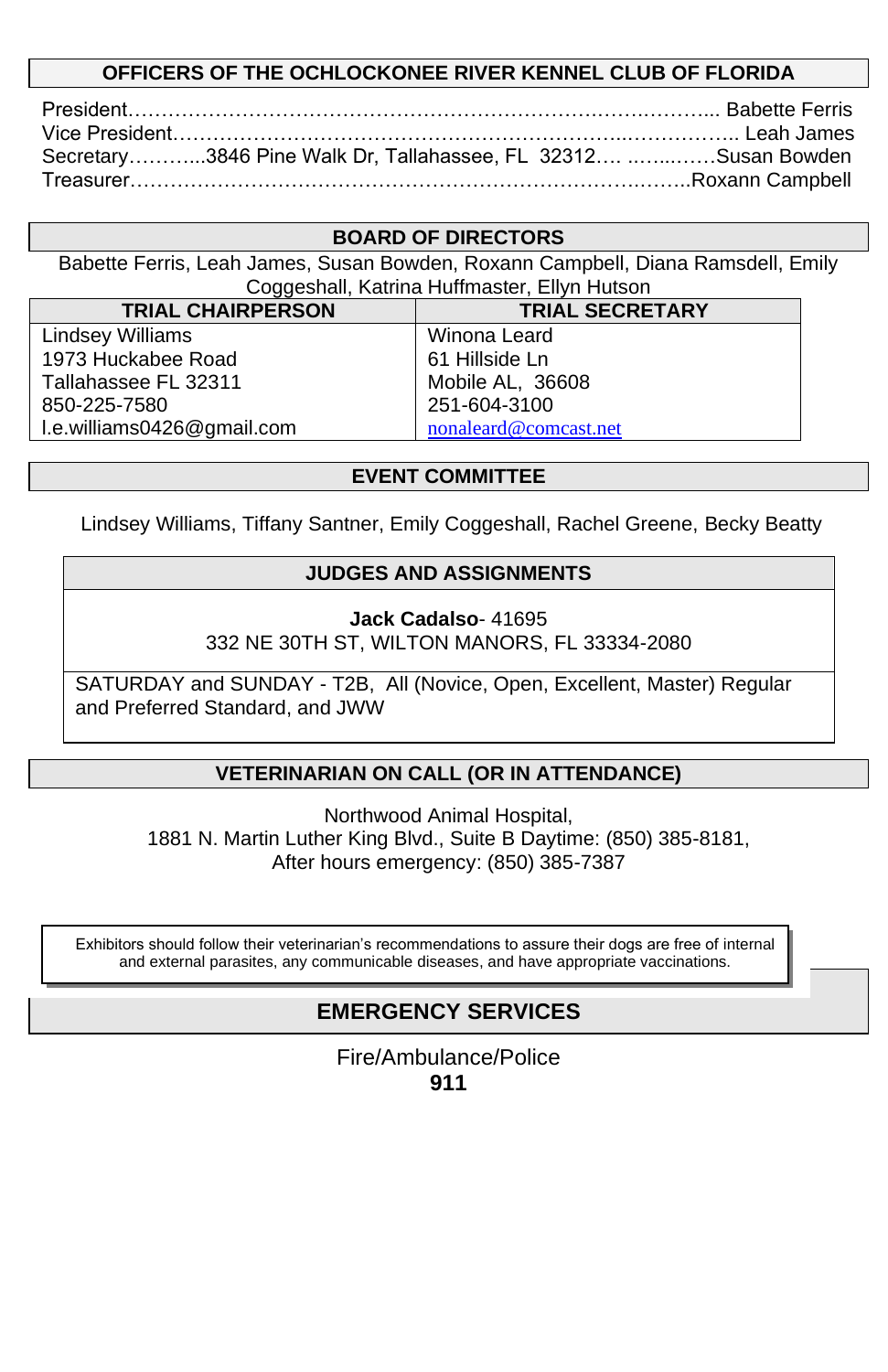| <b>CLASSES OFFERED &amp; JUDGING TIMES</b>                                                                                  |                                                                                                                                    |  |  |  |  |
|-----------------------------------------------------------------------------------------------------------------------------|------------------------------------------------------------------------------------------------------------------------------------|--|--|--|--|
| <b>SATURDAY</b>                                                                                                             | <b>SUNDAY</b>                                                                                                                      |  |  |  |  |
| T2B - FEO is offered<br>Exc/Master Standard<br>Open Standard<br>Novice Standard<br>Exc/Master JWW<br>Open JWW<br>Novice JWW | T2B - FEO is offered<br>Exc/Master Standard<br>Open Standard<br><b>Novice Standard</b><br>Exc/Master JWW<br>Open JWW<br>Novice JWW |  |  |  |  |
| Judging begins at 8:00am both days ----- Saturday Tall to Small, Sunday Small to Tall                                       |                                                                                                                                    |  |  |  |  |

Please consult the AKC Regulations for Agility Trials for a complete description and eligibility for entry into these classes. The exhibitor is fully responsible for entering the dog in the correct class(es)/height divisions. Dogs running in a lower height division than they are eligible for will be eliminated.

# **HEIGHT DIVISIONS**

| <b>REGULAR</b>                                                       | <b>PREFERRED</b>                                                   | <b>HEIGHT AT WITHERS</b>                                                        |
|----------------------------------------------------------------------|--------------------------------------------------------------------|---------------------------------------------------------------------------------|
| Handlers may opt to<br>run their dog in a<br>higher height division. | Handlers must run<br>their dog in their<br>proper eligible height. | Owners are responsible for entering their dog in the<br>proper height division. |
| 8"                                                                   | 4"                                                                 | For dogs 11 inches and under at the withers                                     |
| 12"                                                                  | 8"                                                                 | For dogs 14 inches and under at the withers                                     |
| 16"                                                                  | 12"                                                                | For dogs 18 inches and under at the withers                                     |
| 20"                                                                  | 16"                                                                | For dogs 22 inches and under at the withers                                     |
| 24"                                                                  | 20"                                                                | For dogs over 22 inches at the withers                                          |
| 26"                                                                  | n/a                                                                | Dogs may be entered at this height at their owner's<br>discretion               |

#### **MEASURING and HEIGHT CARD INFORMATION**

Effective January 1, 2010, exhibitors are no longer required to provide proof to Trial Secretaries that their dog has a valid jump height card as part of the check-in process. Furthermore, this change eliminates the need for a copy of the jump height card to be submitted with an entry form. Dogs without a valid Jump Height Card/Form may still compete; but they must be measured/wicketed by the **Judge of Record** PRIOR to running in their class and this measurement will be valid for that weekend of trials only. The exception to this requirement is a dog entered in the 24" or 24C" height division. However, if a **Volunteer Measuring Official (VMO**) or an **Agility Field Rep** is present; **ALL** dogs without a valid Jump Height Card/Form must be measured at some time during the trial or cluster of trials. This does not preclude having the dog wicketed by the Judge of Record if the VMO or Rep is not available to measure the dog *before* its first run of the trial or cluster of trials. It is the exhibitor's responsibility to have their dog measured prior to running and failure to do so will result in the cancellation of any qualifying scores.

#### *NEW* **Simplified Jump Height Card Process**

When filling out the entry form, there is a new section at the top of the form for exhibitors to designate whether your dog needs to be officially measured. Please check the box so that the Trial Secretary knows whether to include your dog on the *Dogs To Be Measured List*. It is no longer required that you submit a copy of your dog's jump height card with your entry form or show it during day of show check-in.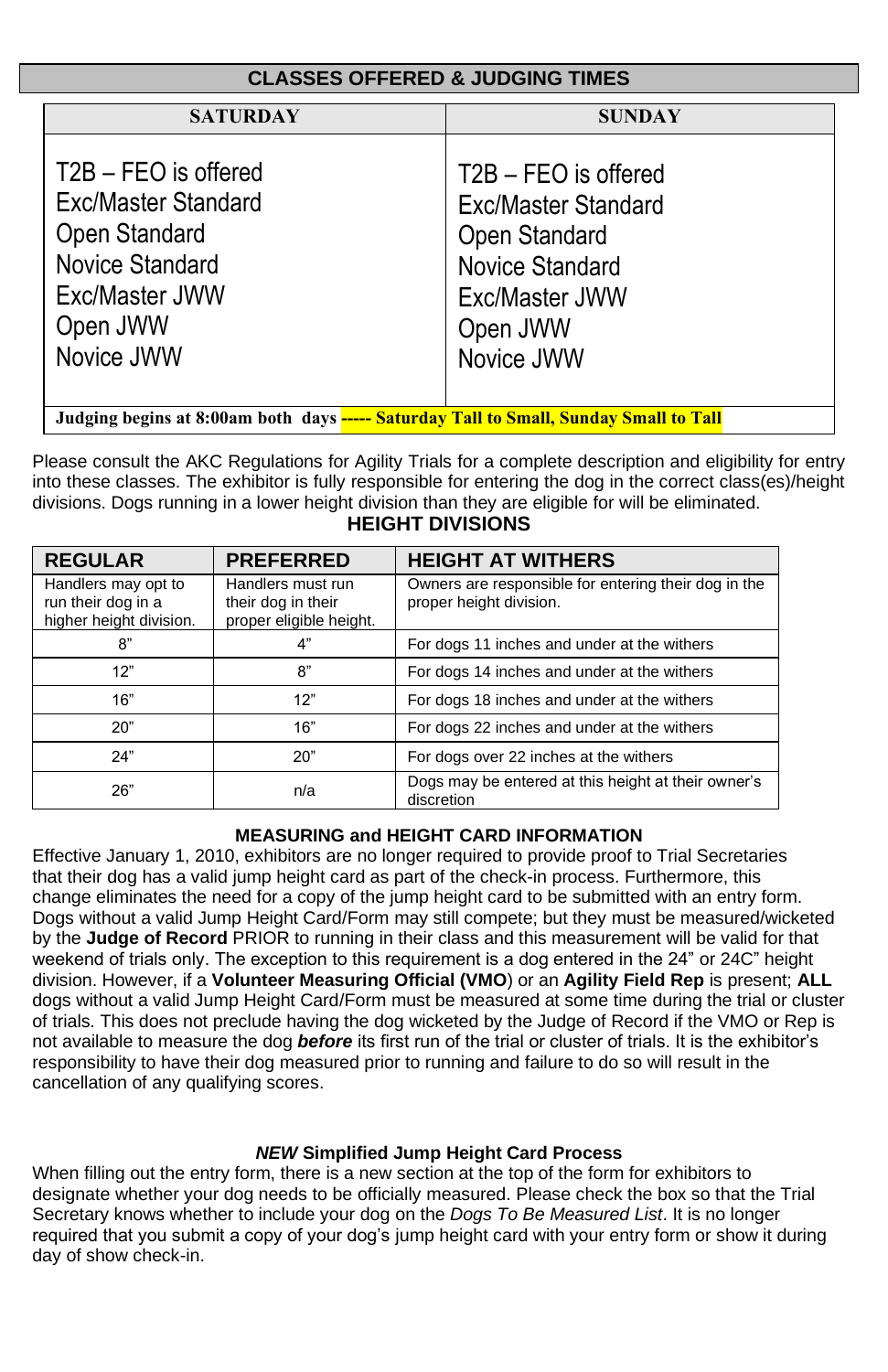# **DOG ELIGIBLE TO ENTER**

This trial is open to all dogs fifteen (15) months of age or older that are registered with the American Kennel Club or that have AKC Limited Registration, Purebred Alternative Listing/Indefinite Listing Privileges (PAL/ILP), an AKC Canine Partners listing number, or approved Foundation Stock Service (FSS) breeds are eligible to participate.

Dogs with a Purebred Alternative Listing/Indefinite Listing Privileges (PAL/ILP) or an AKC Canine Partners listing number must be spayed or neutered in order to compete. Wherever the word "dog" is used in these regulations it includes both sexes.

Dogs should be physically sound. Dogs that are blind or deaf shall not be eligible, and neither are bitches in season, aggressive dogs, or dogs suffering from any deformity, injury, or illness which may affect the dog's physical or mental performance. No dog shall compete if it is taped or bandaged in any way or has anything attached to it for medical purposes. Refer to Chapter 2 of the Registration and Discipline Rules for the listing of registerable breeds that may participate. Puppies under four (4) months of age are strictly prohibited from the trial grounds.

### **OBSTACLES AND RING CONDITIONS**

Obstacles will meet the specifications for obstacles in the current edition of the Regulations for Agility Trials. All classes will take place outdoors on grass surface. Ring size will be 100' x 90'

### **ENTRY FEES PER DAY**

| First entry of each dog (includes a \$3.50 AKC recording fee)\$23.00                 |  |
|--------------------------------------------------------------------------------------|--|
| Second entry of same dog (includes a \$3.00 AKC recording fee) \$13.00               |  |
| Third entry of same dog (includes a \$3.00 AKC recording fee) ………………         \$13.00 |  |

If you would like to know the status of your entry prior to the issuance of the judging schedule upon closing, please enclose a self-addressed, stamped envelope or postcard along with your entry. E-mail confirmations will be sent to those listing a legible e-mail address on the entry form.

**Mail entry forms and fees to: ORKC c/o** Winona Leard, Trial Secretary, 61 Hillside Lane, Mobile AL 36608. Please make checks payable to **Ochlockonee River Kennel Club of FL (ORKC)** No entries will be accepted by phone, fax or hand delivery. Express mail entries must include the signature waiver allowing them to be left at the trial secretary's address. Inquiries may be directed to Trial Chair, Lindsey Williams I.e.williams0426@gmail.com or Trial Secretary, Winona Leard nonaleard@comcast.net. No entry shall be made and no entry shall be accepted which specifies any conditions as to its acceptance.

**Illegible entries** will not be processed and will be returned to the exhibitor. Returned checks do not constitute a valid entry and the Trial Secretary will add a \$15.00 collection fee (optional) to the amount of each returned check. NO ONLINE ENTRIES WILL BE TAKEN FOR THIS TRIAL.

# **COURSE WALK-THROUGHS AND WARM-UP INFORMATION**

Handlers in all classes are permitted to walk the course, without a dog, during a walk-through period held prior to the start of the class. The walk-through is restricted to handlers entered in that class only. Handlers with multiple dogs, at events with multiple rings may request to walk with a height group other than the one their dog is entered in if a conflict is imminent.

A warm-up area, consisting of a regulation agility jump, may be provided for exhibitors. The warm-up area is to be used exclusively for warming up the dog and not for training or relieving of the dog.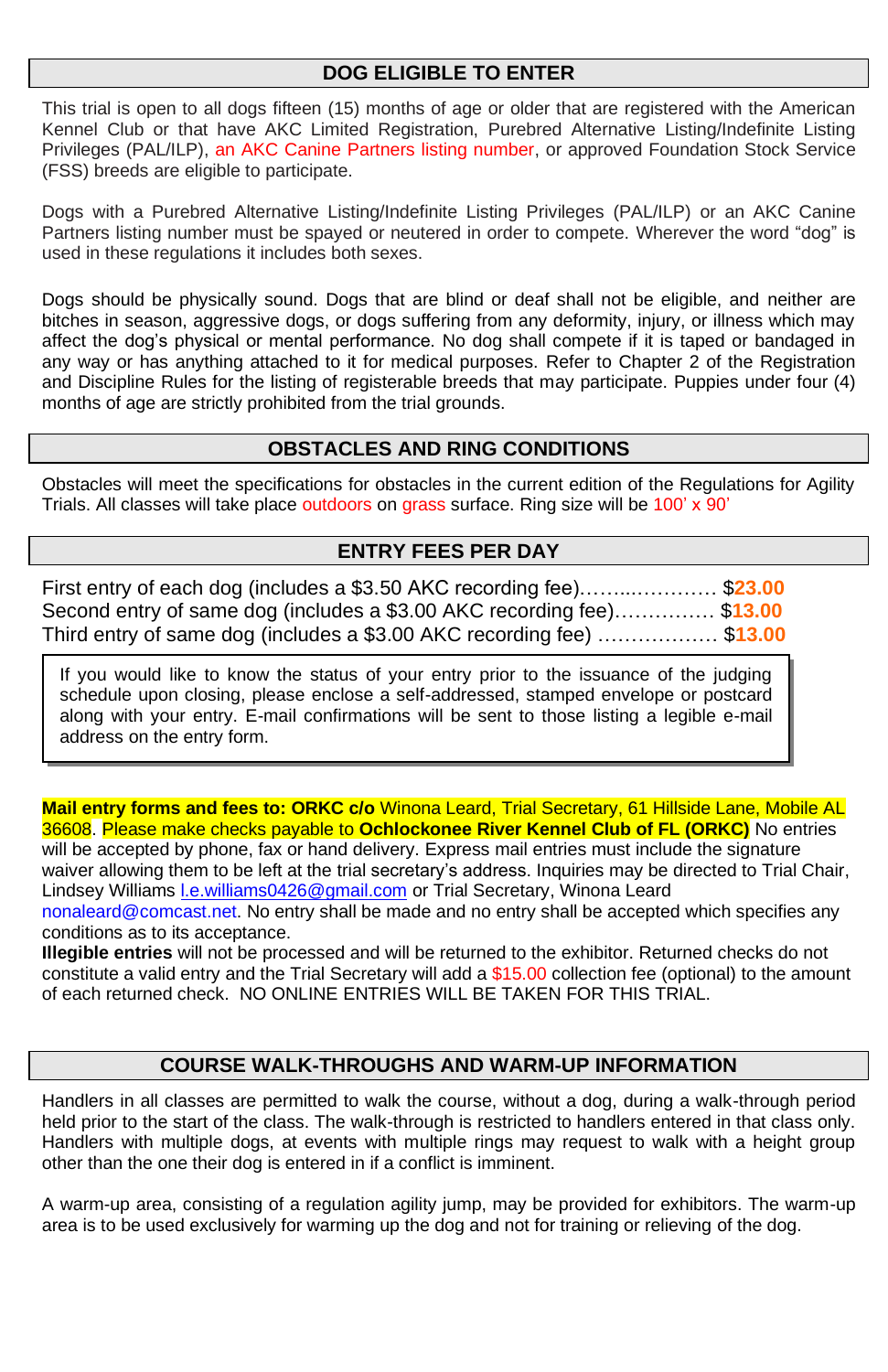#### **RIBBONS, AWARDS, AND PRIZES**

Ribbons will be awarded in each jump height division in each class as follows:

A New Title ribbon will be awarded to all dog and handler teams finishing a title. A MACH rosette and decorated MACH bar will be awarded to all dog and handler teams that attain their MACH. One dog toy valued at three to five dollars will be awarded to each dog entered.

All exhibitors should obtain a copy of the Regulations for Agility Trials by downloading them from the American Kennel Club website a[t http://www.akc.org/rules/.](http://www.akc.org/rules/)

# **NOTICE TO EXHIBITORS**

#### **SAFETY, BEHAVIOR and LIABILITY**

**The safety of the dog** is our primary concern. By entering this trial, exhibitors acknowledge that they are familiar with the rules and regulations of this sport, and that their dogs are familiar with and able to perform all obstacles safely.

**It is expressly understood** that exhibitors alone are responsible for the behavior of their dogs and/or children. Any exhibitor whose dogs and/or children create an unnecessary disturbance or repeatedly engage in unsafe or disruptive behavior may, at the discretion of the trial committee, be asked to leave the show site. In such case, no refund of any fees paid will be made. The **Ochlockonee River Kennel Club of FL (ORKC)** and its agents, employees, etc., will assume no responsibilities for any loss, damage or injury sustained by exhibitors or handlers, or to any of their dogs or property and further assumes no responsibility for injury to children. The **Ochlockonee River Kennel Club of FL (ORKC)** reserves the right to decline entries for cause and may remove any dog on account of aggression. No one shall have any recourse or claim against the **Ochlockonee** 

**River Kennel Club of FL (ORKC)** or any official thereof.

**All dogs must be on leash** at all times when on trial grounds except when in the designated warm-up area or competing on the course.

#### **REFUNDS**

**No entry fee** will be refunded if the trial cannot open or be completed by reason of riots, civil disturbances, fire, an act of God, public emergency, act of a public enemy, or any other cause beyond the control of the organizing committee. No entry fee will be refunded in the event a dog is absent, disqualified, excused, or barred from competition by the action of the Trial Committee.

**Bitches in season** are not permitted to compete in Agility Trials. As such, the club will refund less \$8.00 per day of the entry fee paid for bitches unable to compete for this reason upon presentation of a veterinarian certificate at least thirty minutes prior to trial start.

#### **RINGSIDE**

**Dogs may arrive** any time prior to judging if the dog has a valid temporary or permanent jump height card. Otherwise, they must be available for measuring prior to the start of their class if a VMO or AKC Field Rep is available to measure dogs. All dogs not needed for further judging will be excused.

**Judges are not required** to wait for dogs. The Owner of each dog is solely responsible for having it ready at ringside when it is to be judged. The Club has no responsibility for providing service through a public address system or stewards or runners for the purpose of calling or locating dogs that are not brought into the ring when required.

#### **VENDORS**

If you would like a vendor space, please contact Leah James, 59 Red Fern Rd, Havana, FL 32333, 850-562-3341 [Presleah@aol.com](mailto:Presleah@aol.com)

#### **A bagged lunch will be provided for workers.**

**This club does not agree to arbitrate claims as set forth on the Official AKC Entry Form for this event.**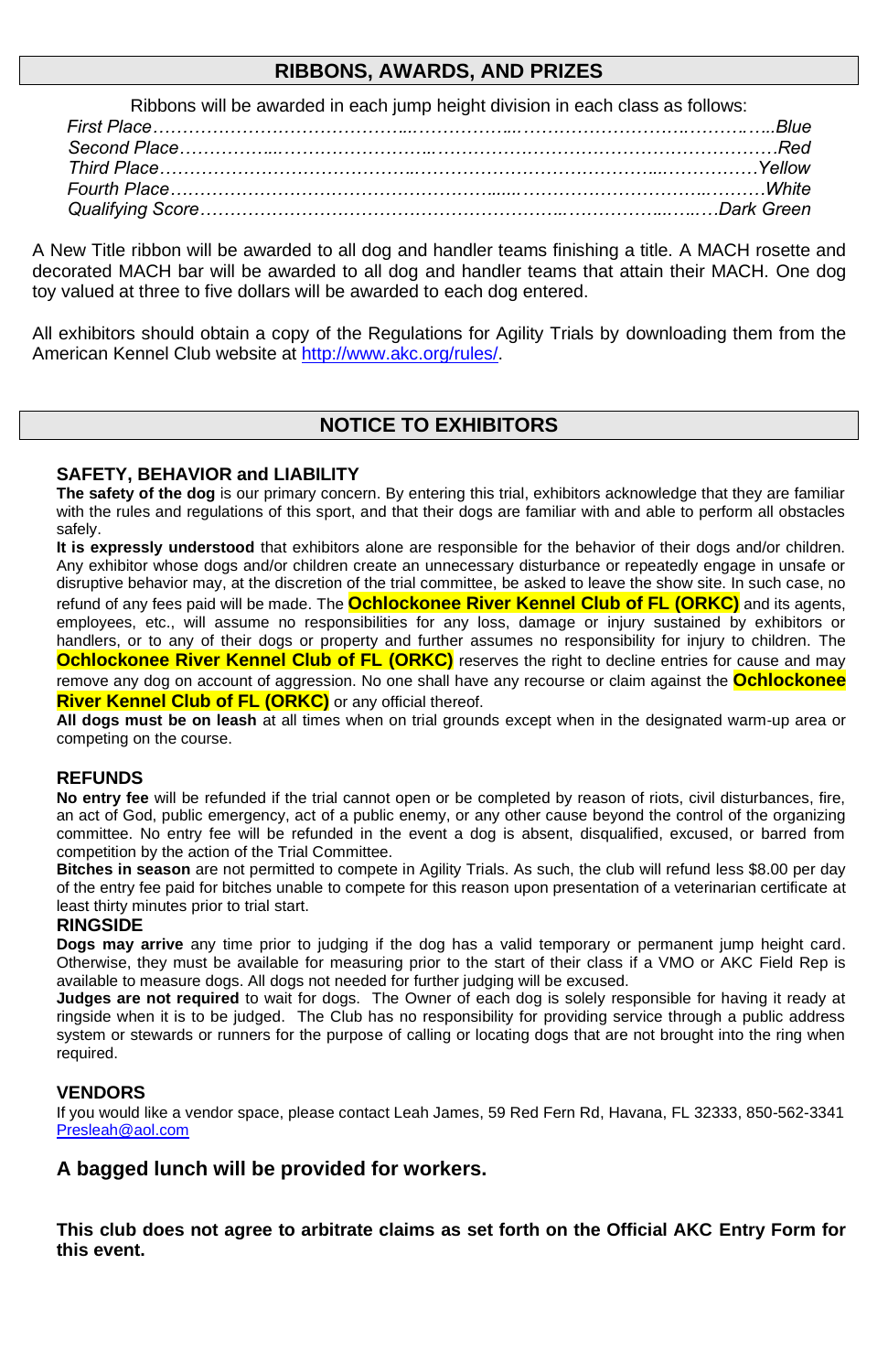### **COVID REQUIREMENTS**

A face mask or covering is required while in or around the ring for walk throughs and runs. We will be having smaller walk throughs with groups of 15 people. Tents/crates will need to be at least 6 feet apart to help with social distancing. Crating from your car is allowed.

#### **ADDITIONAL SITE INFORMATION**

**Crating and tenting** space will be available around the ring with sufficient distance as to avoid distractions and in the shade under trees. Tents/crates will need to have at least 6 feet of distance between them to help with social distancing. Crates may be left overnight; however, the ORKC and Misty Lakes Pet Boarding will not be responsible for any lost or damaged items left at the show site.

**Exhibitors are responsible** for cleaning up after their dog(s). Any exhibitor failing to do so may be excused without benefit of refund if the Trial Committee deems the exhibitor to be in violation of this requirement. Cleaning supplies and disposal sites will be available at various locations around the show grounds.

#### **HOTEL INFORMATION**

*These hotels have graciously agreed to accept our well-mannered dogs. A pet deposit may be required. Please check with hotels for policies and restrictions.* 

HOTELS & MOTELS (Call for prices and availability and Pet Fees) Econo Lodge, 2616 Gamble Road, Monticello, Fl - 9.7 Miles away Super 8, 140 Pafford Rd, Lamont, Fl - 8 Miles away Days Inn, 44Woodworth Dr., Lamont, Fl - 8 Miles away

Econo Lodge, 2681 N Monroe St, Tallahassee, FL 32303 (850) 385-6155 (Ask for large dogs) Motel 6 (West), 2738 N Monroe St (at I-10), Tallahassee, FL 32303 (850) 386-7878 Howard Johnson, 2726 N Monroe St, Tallahassee, FL 32303 (850) 386-5000 Red Roof Inn, 2930 Hospitality St, Tallahassee, FL 32303 (850) 385-7884 (Near I-10 and North Monroe Street) La Quinta, 2905 N Monroe St, Tallahassee, FL 32303 (850) 385-7173 Motel 6 (North), 1481 Timberlane Rd, Tallahassee, FL 32303 (850) 668-2600 (Near I-10 and Thomasville Road) Please verify with motels for their current rates and pet policies. Please clean up after your dogs at the motels and at the trial site.

No RV Parking on the trial site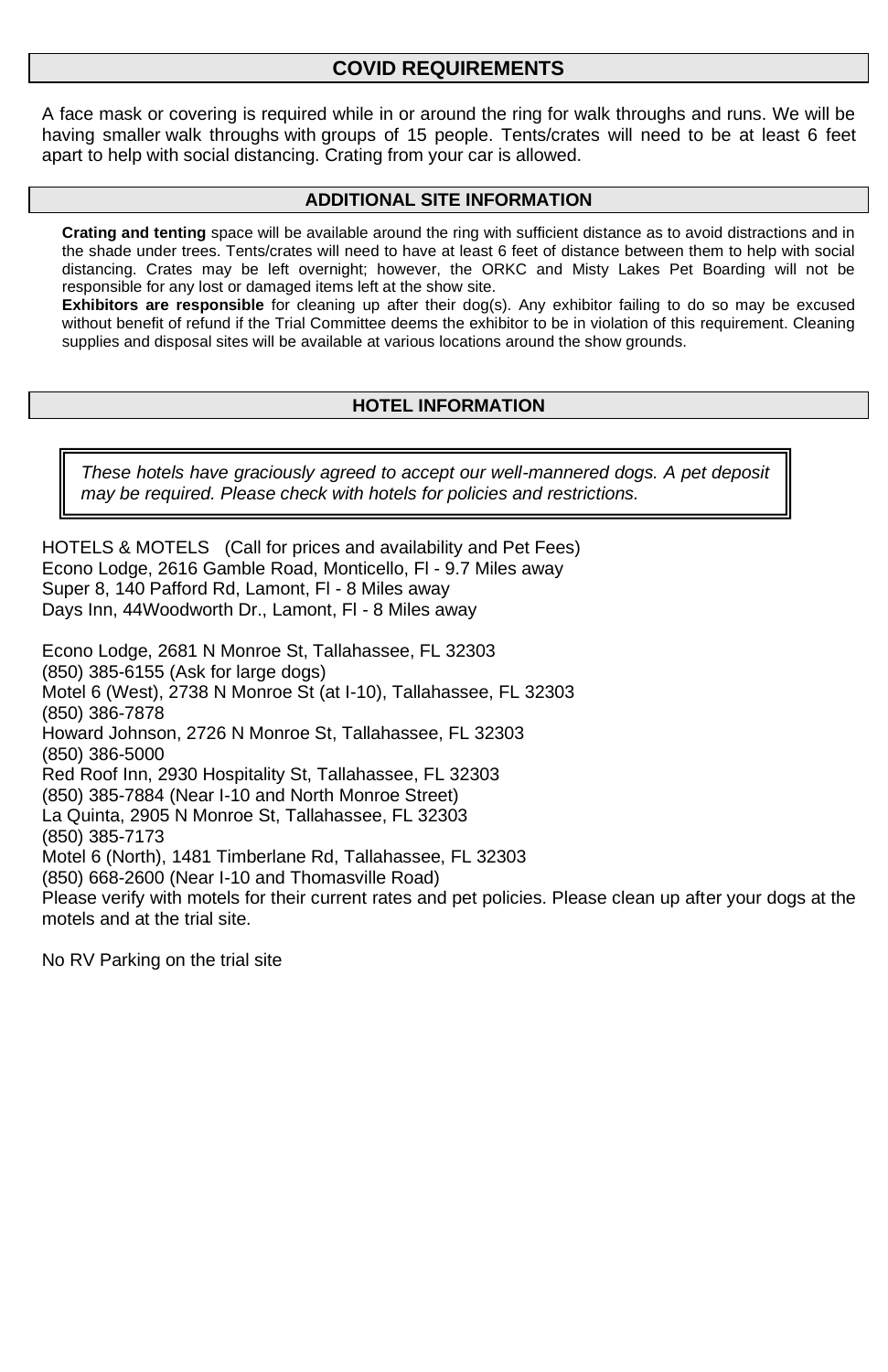#### **Entering a Mixture of Regular and Preferred Classes Within the Same Trial Weekend – Multiple Jump Heights Within the Same Trial Day**

Effective January 1, 2020, exhibitors may enter a mixture of both Regular and Preferred classes on the same trial day and/or during a trial weekend. Any mixture of Regular and Preferred classes is allowed. Please note that if a dog qualifies in Regular Master Standard and Preferred Master JWW (or vice versa) on the same trial day, then NO Double Q shall be earned toward either the MACH or PACH title. The Double Q still requires that Standard Agility and Jumpers With Weaves be either both Regular OR both Preferred on the same trial day.

Additionally, within the same Regular or Preferred classes, a dog may now be entered in multiple jump heights within the same trial day. For example, the same dog may now be entered in 20-inch Master STD/JWW while also entered in 24C-inch Premier STD/JWW on the same trial day.

A separate entry form must be submitted when the same dog is being entered in a mixture of Regular and Preferred and/or different jump heights within the same trial weekend thereby clearly indicating which class(es) and/or jump heights belong together for each trial day of the weekend.

#### **Entering For Exhibition Only (FEO)**

As of January 1, 2020, For Exhibition Only may be offered at the option of the host club. FEO will be offered on a one-year pilot basis in order to give AKC time to evaluate its impact. FEO will allow exhibitors to work with their dogs in a trial environment. FEO is only allowed in the Time 2 Beat and FAST classes. FEO will be of value to new exhibitors or exhibitors that are having difficulty with a specific obstacle and/or ring environment. Competitors must enter in T2B and/or FAST. Participation in FEO is non-qualifying.

- FEO runs are treated as trial entries. The exhibitor must enter the class(es) (T2B and/or FAST) prior to the closing date, pay class entry fee(s) and the Trial Secretary must record the entry in the Trial Catalog as part of the results for that class. FEO does not need to be noted on the entry form; the handler will declare the day of the show.
- Dogs may be entered in any jump height for FEO runs. If entered in an ineligible jump height, the team is committed to FEO for that run and must declare FEO on the start line. Day of show jump height changes are not allowed.
- Dogs may be entered in any level of FAST (Novice, Open, Excellent, Master). If the dog is not eligible for the level entered, the team is committed to FEO for that run and must declare FEO on the start line. Day of show level changes are not allowed.
- The exhibitor must declare FEO in the ring prior to leading out. FEO may be declared earlier (ex. when checking in at the gate board).
- Toys are allowed in the ring
	- o Toys must be non-audible
	- o Toys may not leave the handler's hand
	- o Toys that roll freely cannot be used
- Food/treats are not allowed in the ring
- FEO should be utilized for the benefit of the dog and not as a punitive correction. Harsh verbal and /or physical corrections shall not be tolerated. Any determination of harshness by the judge shall be immediately whistled and the handler will be dismissed from the ring.
- A judge must monitor the entire run. Judges can stop a run at any time

#### **Fix and Go On (FNG)**

As of January 1, 2020, Fix and Go On will be offered on a one-year pilot basis in order to give AKC time to evaluate its impact. FNG allows exhibitors to immediately reattempt an obstacle at any time while on course when the dog's performance of an obstacle is not to their expectation. This allows the dog to successfully complete the obstacle then finish the course or leave the ring on a positive note. Using FNG will result in a non-qualifying score.

Fix and Go On is not pre-entered; rather, it occurs during the course of the run.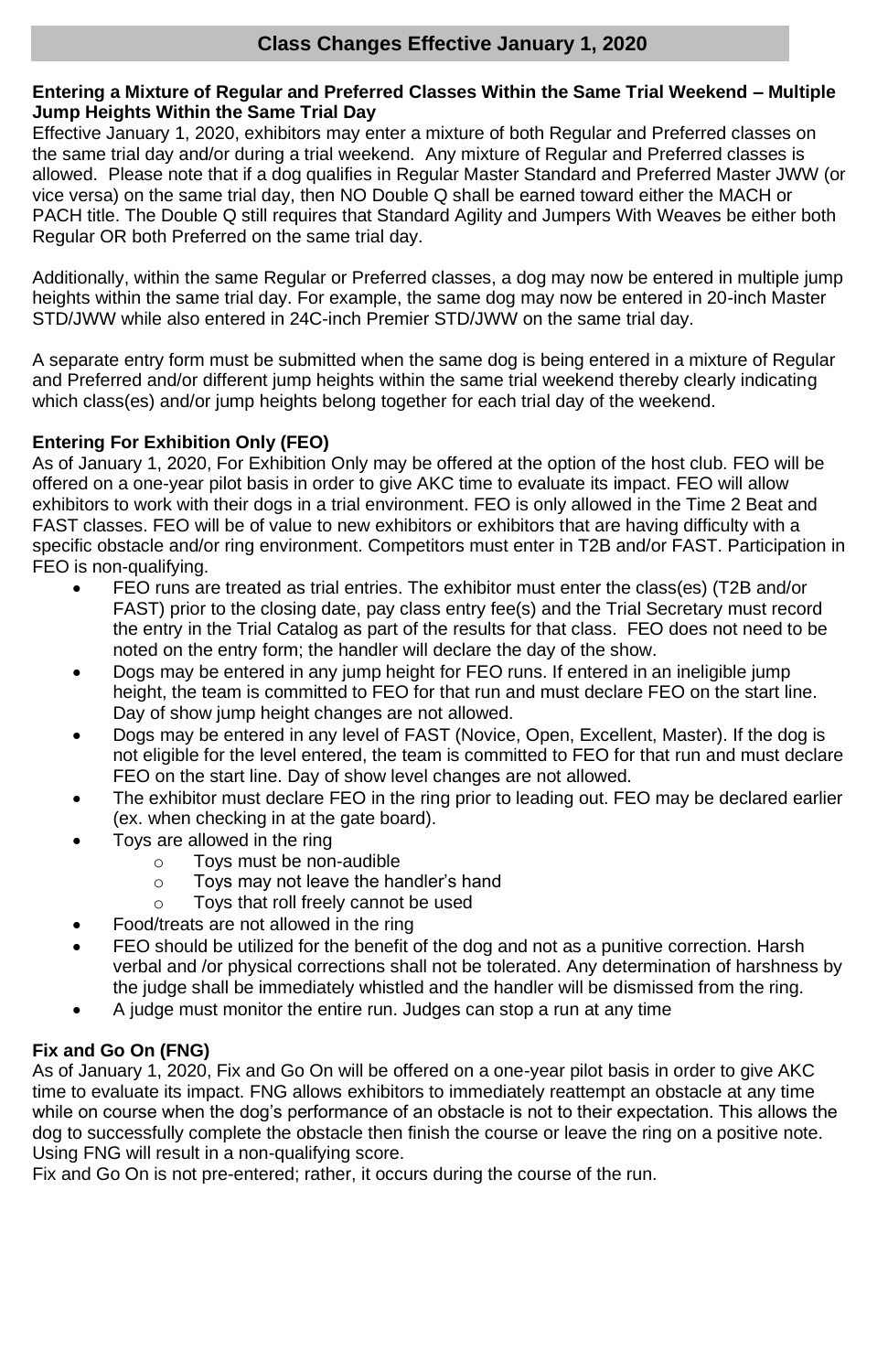#### **DIRECTIONS TO THE TRIAL SITE**

#### DIRECTIONS I-10

#### Heading East on I10

Take Exit 209B toward Monticello, merge with US 90 E. Continue straight for 15.9 miles. Turn left onto Misty Lakes.

#### Heading West on I10

Take Exit 225 for US-19 toward Fl/Ga Pkwy/Monticello/Thomasville. Continue for 7.6 miles. Once you reach the traffic circle, take the 3rd exit to go west on US 90. Continue straight for 2.7 miles. Turn right onto Misty Lakes.

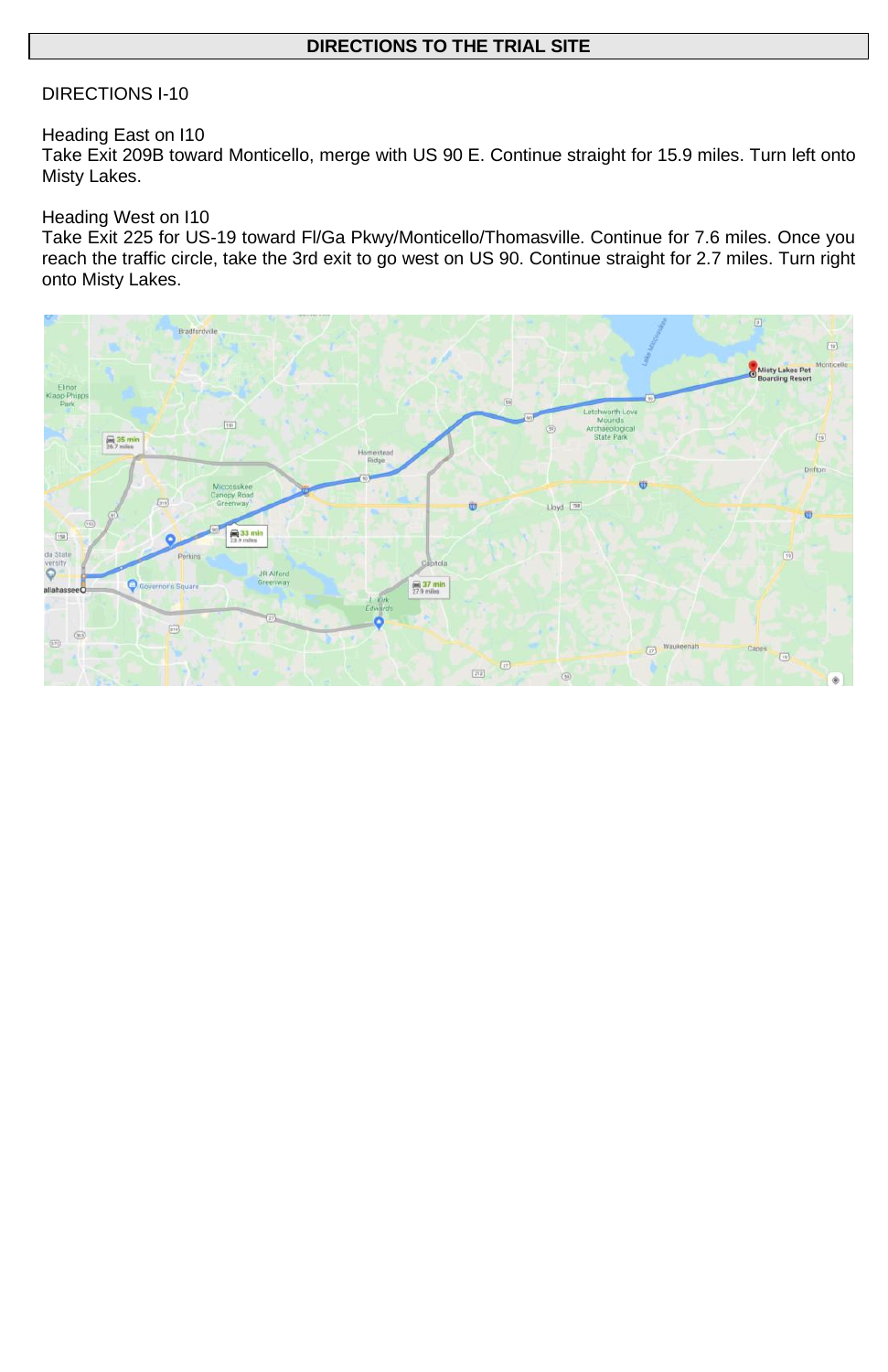| Ochlockonee River Kennel Club of Florida<br>November 13 & 14, 2021<br><b>Saturday</b><br><b>Sunday</b><br>Iamnotshowing any dogs and I amavailable to work.<br>I can do the following jobs:<br>AssistScribe<br>Scribe<br>Timer/Electric<br>Gate Steward<br><b>BarSetter</b><br>Scribe Runner<br>LeashRunner<br>Table Leg Changer ________Course Builder<br>Where-everneeded<br><b>OTHER</b><br>THE PROGRAM WILL PROVIDE YOUR CLASS & HEIGHTS<br>Name: Name<br>EMAIL:<br>Phone:<br>(please print clearly) | Please complete this form and send it with your entry. |  |
|----------------------------------------------------------------------------------------------------------------------------------------------------------------------------------------------------------------------------------------------------------------------------------------------------------------------------------------------------------------------------------------------------------------------------------------------------------------------------------------------------------|--------------------------------------------------------|--|
|                                                                                                                                                                                                                                                                                                                                                                                                                                                                                                          |                                                        |  |
|                                                                                                                                                                                                                                                                                                                                                                                                                                                                                                          |                                                        |  |
|                                                                                                                                                                                                                                                                                                                                                                                                                                                                                                          |                                                        |  |
|                                                                                                                                                                                                                                                                                                                                                                                                                                                                                                          |                                                        |  |
|                                                                                                                                                                                                                                                                                                                                                                                                                                                                                                          |                                                        |  |
|                                                                                                                                                                                                                                                                                                                                                                                                                                                                                                          |                                                        |  |
|                                                                                                                                                                                                                                                                                                                                                                                                                                                                                                          |                                                        |  |
|                                                                                                                                                                                                                                                                                                                                                                                                                                                                                                          |                                                        |  |
|                                                                                                                                                                                                                                                                                                                                                                                                                                                                                                          |                                                        |  |
|                                                                                                                                                                                                                                                                                                                                                                                                                                                                                                          |                                                        |  |
|                                                                                                                                                                                                                                                                                                                                                                                                                                                                                                          |                                                        |  |
|                                                                                                                                                                                                                                                                                                                                                                                                                                                                                                          |                                                        |  |
|                                                                                                                                                                                                                                                                                                                                                                                                                                                                                                          |                                                        |  |
|                                                                                                                                                                                                                                                                                                                                                                                                                                                                                                          |                                                        |  |
|                                                                                                                                                                                                                                                                                                                                                                                                                                                                                                          |                                                        |  |
|                                                                                                                                                                                                                                                                                                                                                                                                                                                                                                          |                                                        |  |
|                                                                                                                                                                                                                                                                                                                                                                                                                                                                                                          |                                                        |  |
| Thank you!!!!                                                                                                                                                                                                                                                                                                                                                                                                                                                                                            |                                                        |  |





*Friday - Saturday*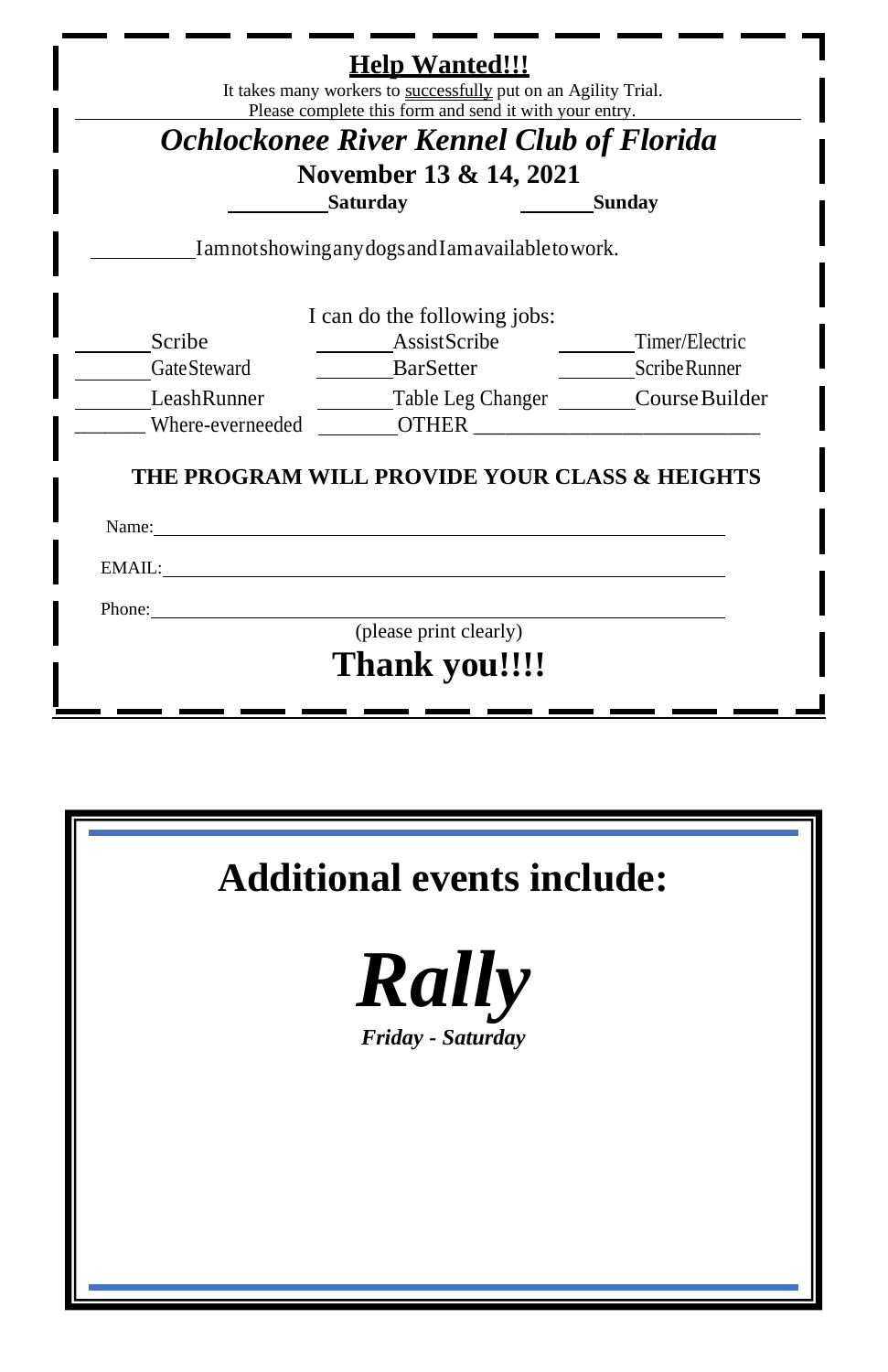

American

#### **AGILITY TRIAL MOVE-UP FORM**

(Do not send this form to AKC. Send it to the Trial Secretary)

#### **USE THIS FORM TO MOVE UP TO A HIGHER AGILITY CLASS ONLY**

**It is the option of the club to allow day-to-day move-ups**. Exhibitors should refer to a club's premium list to verify the club's policy for moving a dog up. If offered, dogs shall be moved up to a higher class at the request of the owner, as a result of the dog qualifying for an agility title.

The request for moving up must be made to the Trial Secretary according to the club's published policy. All move-up entries are subject to availability of the class and payment of any difference in entry fee. Dogs so moved-up will be entered at the end of the running order. Refer to Chapter 1, Section 20 of the Regulations for Agility Trials for additional move-up requirements.

| Name of Club<br>Date                                 |      |                                                                                                                                                                                                                                      |               |      |     |     |                                                                                                                                                                                                                                |            |             |  |
|------------------------------------------------------|------|--------------------------------------------------------------------------------------------------------------------------------------------------------------------------------------------------------------------------------------|---------------|------|-----|-----|--------------------------------------------------------------------------------------------------------------------------------------------------------------------------------------------------------------------------------|------------|-------------|--|
| <b>Breed</b>                                         |      |                                                                                                                                                                                                                                      |               | Sex  |     |     |                                                                                                                                                                                                                                |            |             |  |
| Dog's AKC Name                                       |      |                                                                                                                                                                                                                                      |               |      |     |     |                                                                                                                                                                                                                                | Dog's AKC# |             |  |
| Move Entry to:<br><b>Agility Class: (Circle One)</b> |      |                                                                                                                                                                                                                                      |               |      |     |     | Jump Height Division: (Circle One)                                                                                                                                                                                             |            |             |  |
| Regular<br>Standard                                  | Open | Excellent                                                                                                                                                                                                                            | Master        | $8"$ | 12" | 16" | 20"                                                                                                                                                                                                                            | 24"        | 24<br>$C$ " |  |
| Regular<br><b>JWW</b>                                | Open | Excellent                                                                                                                                                                                                                            | Master        | 8"   | 12" | 16" | 20"                                                                                                                                                                                                                            | 24"        | 24<br>$C$ " |  |
| Regular<br><b>FAST</b>                               | Open | Excellent                                                                                                                                                                                                                            | Master        | 8"   | 12" | 16" | 20"                                                                                                                                                                                                                            | 24"        | 24<br>$C$ " |  |
| Preferred<br>Standard                                | Open | Excellent                                                                                                                                                                                                                            | <b>Master</b> | 4"   | 8"  | 12" | 16"                                                                                                                                                                                                                            | 20"        |             |  |
| Preferred<br><b>JWW</b>                              | Open | Excellent                                                                                                                                                                                                                            | Master        | 4"   | 8"  | 12" | 16"                                                                                                                                                                                                                            | 20"        |             |  |
| Preferred<br><b>FAST</b>                             | Open | Excellent                                                                                                                                                                                                                            | Master        | 4"   | 8"  | 12" | 16"                                                                                                                                                                                                                            | 20"        |             |  |
|                                                      |      | Owners Name: Name: Name Supply and Supply of the Contract of the Contract of the Contract of the Contract of the Contract of the Contract of the Contract of the Contract of the Contract of the Contract of the Contract of t       |               |      |     |     |                                                                                                                                                                                                                                |            |             |  |
| (If applicable)                                      |      |                                                                                                                                                                                                                                      |               |      |     |     |                                                                                                                                                                                                                                |            |             |  |
| Signature of owner or agent                          |      |                                                                                                                                                                                                                                      |               |      |     |     |                                                                                                                                                                                                                                |            |             |  |
| <b>Signature of Trial Secretary</b>                  |      | If Approved: <u>said and a series of the series of the series of the series of the series of the series of the series of the series of the series of the series of the series of the series of the series of the series of the s</u> |               |      |     |     | Date: the contract of the contract of the contract of the contract of the contract of the contract of the contract of the contract of the contract of the contract of the contract of the contract of the contract of the cont |            |             |  |
| Time Received: ___                                   |      |                                                                                                                                                                                                                                      |               |      |     |     |                                                                                                                                                                                                                                |            |             |  |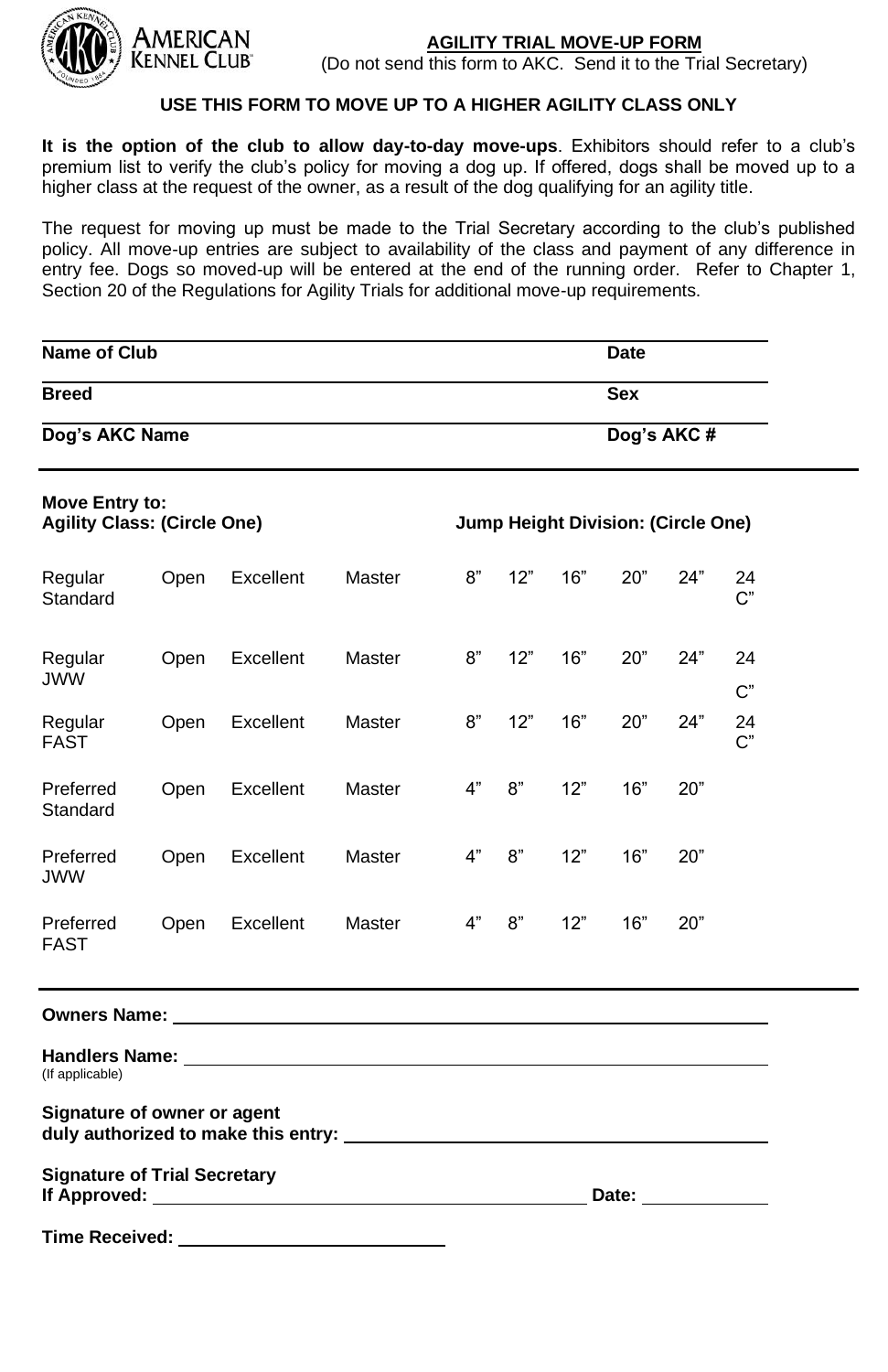

# **OFFICIAL AMERICAN KENNEL CLUB AGILITY ENTRY FORM**

# **OCHLOCKONEE RIVER KENNEL CLUB OF FLORIDA**

Opens: 09/05/2021: **●** Closes: 10/30/2021

| 11/13/2021 | $\Box$ STD | $\Box$ JWW | $\Box$ T <sub>2</sub> B |  |
|------------|------------|------------|-------------------------|--|
| 11/14/2021 | $\Box$ STD | $\Box$ JWW | $\Box$ T <sub>2</sub> B |  |

**Daily Entry Fee:** 1st run \$23.00; \$13.00 each additional run

Make checks payable to: ORKC; Mail to: Winona Leard-Trial Secretary,

61 Hillside Ln, Mobile AL 36608

**IMPORTANT: Carefully read instructions before filling out!** ENTRY FEE ENCLOSED

# Choose Either Regular OR Preferred Classes

*Circle one jump height | Circle class selections | Only one selection per class (both Master & Premier allowed)*

| <b>REGULAR Classes</b> |    |  |  |  |                                |                                                                            |                       | <b>PREFERRED Classes</b> |  |                              |  |
|------------------------|----|--|--|--|--------------------------------|----------------------------------------------------------------------------|-----------------------|--------------------------|--|------------------------------|--|
|                        | "י |  |  |  | 12" 16" 20" 24" 24C"           |                                                                            |                       | 4"                       |  | $8"$ $12"$ $16"$ $20"$       |  |
|                        |    |  |  |  |                                | STD NovA NovB Open Exc Master Premier STD NovP OpenP ExcP MasterP PremierP |                       |                          |  |                              |  |
|                        |    |  |  |  |                                | JWW NovA NovB Open Exc Master Premier JWW NovP OpenP ExcP MasterP PremierP |                       |                          |  |                              |  |
|                        |    |  |  |  | FAST NovA NovB Open Exc Master |                                                                            |                       |                          |  | FAST NovP OpenP ExcP MasterP |  |
| <b>T2B</b> T2B         |    |  |  |  |                                |                                                                            | $\overline{$ T2B T2BP |                          |  |                              |  |

**Non-Regular Classes** International Sweepstakes □STD □JWW

| This Dog Needs To Be Measured ∐Yes<br>$\Box$ No | <b>SEX</b> | <b>HEIGHT AT WITHERS</b> |
|-------------------------------------------------|------------|--------------------------|
| <b>BREED</b>                                    | VARIETY    | <b>CALL NAME</b>         |

AKC® NAME (INCLUDE AKC TITLES ONLY)

| AKC® NO                            | Enter Complete Registration # below | DATE OF BIRTH                     |
|------------------------------------|-------------------------------------|-----------------------------------|
| PALNO. $\square$<br>ILP NO. $\Box$ |                                     | PLACE OF BIRTH (LIST COUNTRY)     |
| FOREIGN REG. NO & COUNTRY □        |                                     |                                   |
| <b>BREEDER</b>                     |                                     |                                   |
| SIRE                               |                                     |                                   |
| <b>DAM</b>                         |                                     |                                   |
| <b>ACTUAL OWNERS</b>               |                                     |                                   |
| <b>OWNERS ADDRESS</b>              |                                     | <b>I</b> NEW ADDRESS              |
| CITY, STATE ZIP + 4                |                                     |                                   |
| <b>HANDLER</b>                     |                                     | ENTER JR. HANDLER # if applicable |

# **Exhibitor or owner MUST sign on the signature line beneath the instructions.**

AKC Rules, Regulations, Policies and Guidelines are available on the American Kennel Club Web site, www.akc.org.